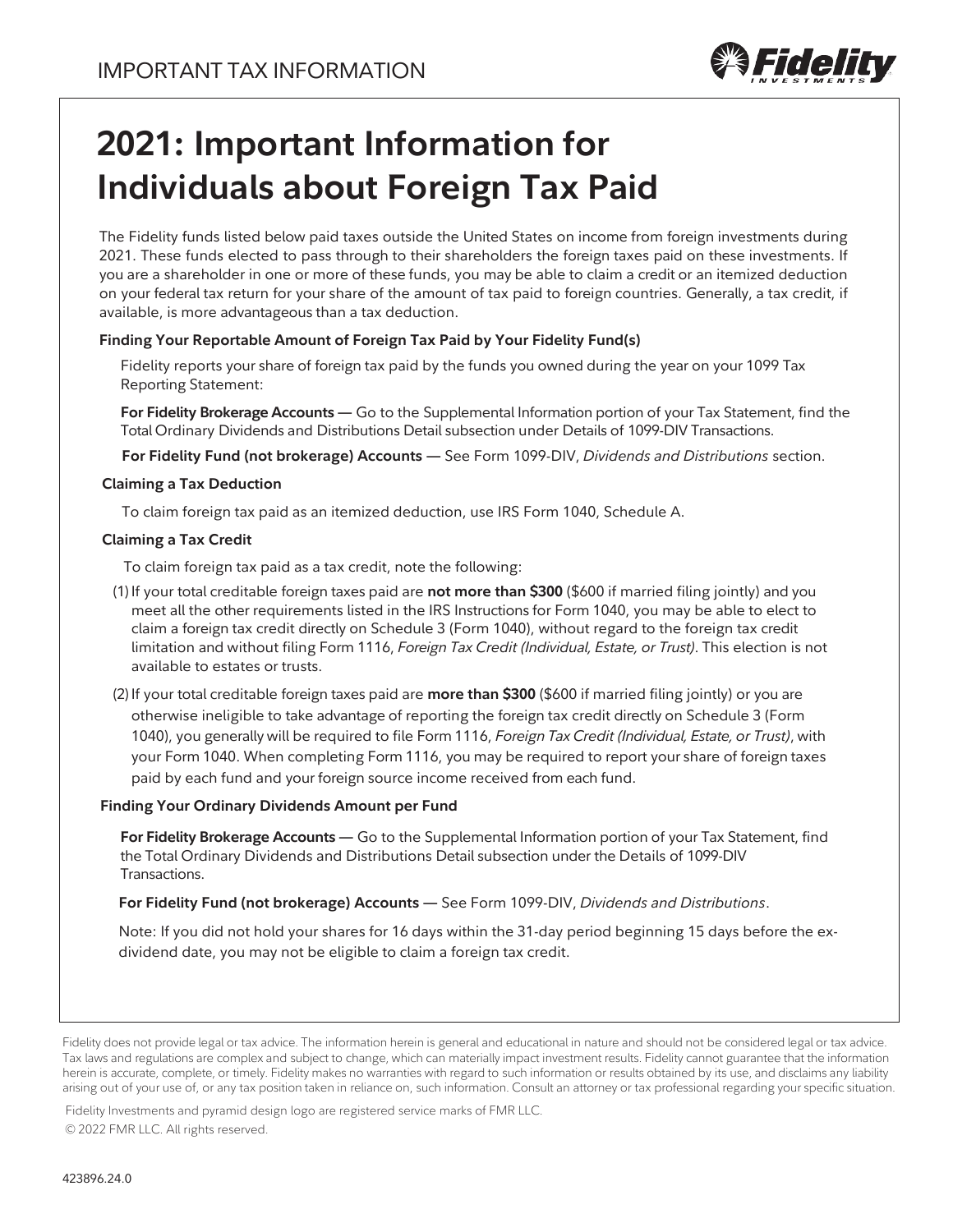

For more information about calculating foreign source income attributable to foreign qualified dividends<sup>1</sup>, or about reporting foreign taxes paid more generally, please see the IRS.gov website to access instructions to Form 1116 and IRS Publication 514.

We suggest that you consult your tax advisor, who is most familiar with your circumstances, to determine how to report foreign taxes paid on your tax return.

If you have any questions or need additional information, please visit our website at **Fidelity.com/tax** or call our client services line at **800-544-6666.** Fidelity Representatives are available 24 hours a day, 7 days a week.

<sup>1</sup>Qualified dividends are generally dividends on stock from domestic corporations and certain qualified foreign corporations for which certain holding period requirements are satisfied. Qualified dividends are taxed at reduced federal income tax rates and those ordinary dividends that may qualify to be taxed at one of those reduced rates are reported as qualified dividends on Form 1099-DIV.

Fidelity does not provide legal or tax advice. The information herein is general and educational in nature and should not be considered legal or tax advice. Tax laws and regulations are complex and subject to change, which can materially impact investment results. Fidelity cannot guarantee that the information herein is accurate, complete, or timely. Fidelity makes no warranties with regard to such information or results obtained by its use, and disclaims any liability arising out of your use of, or any tax position taken in reliance on, such information. Consult an attorney or tax professional regarding your specific situation.

Fidelity Investments and pyramid design logo are registered service marks of FMR LLC. © 2022 FMR LLC. All rights reserved.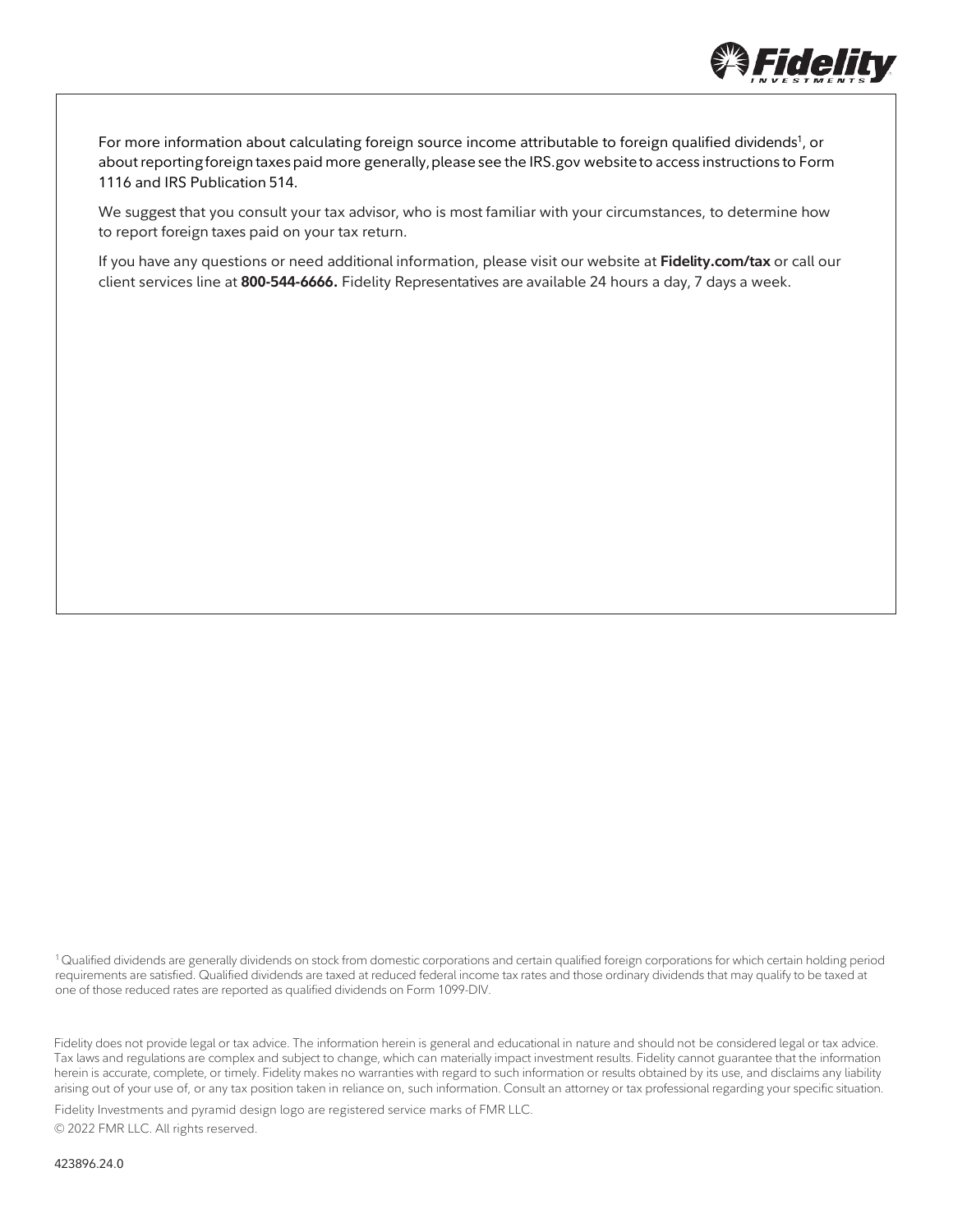| <b>Fund Name</b>                                           | Symbol       | Distribution<br>Date | Foreign<br>Source Income<br>Percentage* | <b>Foreign Source</b><br><b>Qualified Dividend</b><br><b>Income Percentage</b> |
|------------------------------------------------------------|--------------|----------------------|-----------------------------------------|--------------------------------------------------------------------------------|
|                                                            |              | 02/05/21             | 8.18%                                   | 6.32%                                                                          |
|                                                            |              | 03/05/21             | 8.18%                                   | 6.32%                                                                          |
|                                                            |              | 04/05/21             | 8.18%                                   | 6.32%                                                                          |
|                                                            |              | 05/07/21             | 8.18%                                   | 6.32%                                                                          |
|                                                            |              | 06/04/21             | 8.18%                                   | 6.32%                                                                          |
| Fidelity Asset Manager® 20%                                | <b>FASIX</b> | 07/02/21             | 8.18%                                   | 6.32%                                                                          |
|                                                            |              | 08/06/21             | 8.18%                                   | 6.32%                                                                          |
|                                                            |              | 09/03/21             | 8.18%                                   | 6.32%                                                                          |
|                                                            |              | 10/01/21             | 8.18%                                   | 6.32%                                                                          |
|                                                            |              | 11/05/21             | 8.18%                                   | 6.32%                                                                          |
|                                                            |              | 12/30/21             | 8.18%                                   | 6.32%                                                                          |
|                                                            |              | 02/05/21             | 10.50%                                  | 8.20%                                                                          |
|                                                            |              | 03/05/21             | 10.50%                                  | 8.20%                                                                          |
|                                                            |              | 04/05/21             | 10.50%                                  | 8.20%                                                                          |
|                                                            |              | 05/07/21             | 10.50%                                  | 8.20%                                                                          |
|                                                            |              | 06/04/21             | 10.50%                                  | 8.20%                                                                          |
| Fidelity Asset Manager® 30%                                | <b>FTANX</b> | 07/02/21             | 10.50%                                  | 8.20%                                                                          |
|                                                            |              | 08/06/21             | 10.50%                                  | 8.20%                                                                          |
|                                                            |              | 09/03/21             | 10.50%                                  | 8.20%                                                                          |
|                                                            |              | 10/01/21             | 10.50%                                  | 8.20%                                                                          |
|                                                            |              | 11/05/21             | 10.50%                                  | 8.20%                                                                          |
|                                                            |              | 12/30/21             | 10.50%                                  | 8.20%                                                                          |
|                                                            |              | 04/05/21             | 12.36%                                  | 9.70%                                                                          |
|                                                            |              | 07/02/21             | 12.36%                                  | 9.70%                                                                          |
| Fidelity Asset Manager® 40%                                | <b>FFANX</b> | 10/01/21             | 12.36%                                  | 9.70%                                                                          |
|                                                            |              | 12/30/21             | 12.36%                                  | 9.70%                                                                          |
|                                                            | <b>FASMX</b> | 04/05/21             | 14.30%                                  | 11.21%                                                                         |
|                                                            |              | 07/02/21             | 14.30%                                  | 11.21%                                                                         |
| Fidelity Asset Manager® 50%                                |              | 10/01/21             | 14.30%                                  | 11.21%                                                                         |
|                                                            |              | 12/30/21             | 14.30%                                  | 11.21%                                                                         |
| Fidelity Asset Manager® 60%                                | <b>FSANX</b> | 12/30/21             | 15.61%                                  | 12.25%                                                                         |
| Fidelity Asset Manager® 70%                                | <b>FASGX</b> | 12/30/21             | 16.18%                                  | 12.76%                                                                         |
| Fidelity Asset Manager® 85%                                | <b>FAMRX</b> | 12/30/21             | 18.78%                                  | 14.84%                                                                         |
| Fidelity® Canada Fund                                      | <b>FICDX</b> | 12/03/21             | 100.00%                                 | 95.76%                                                                         |
| Fidelity® China Region Fund                                | <b>FHKCX</b> | 12/03/21             | 100.00%                                 | 100.00%                                                                        |
| Fidelity® Disruptive Automation Fund: All Classes          | Various      | 07/09/21             | 33.87%                                  | 33.87%                                                                         |
| Fidelity® Diversified International Fund: All Classes      | Various      | 12/03/21             | 100.00%                                 | 100.00%                                                                        |
| Fidelity® Diversified International K6 Fund                | <b>FKIDX</b> | 12/03/21             | 100.00%                                 | 100.00%                                                                        |
| Fidelity® Emerging Asia Fund                               | <b>FSEAX</b> | 12/03/21             | 96.62%                                  | 72.41%                                                                         |
| Fidelity® Emerging Europe, Middle East, Africa (EMEA) Fund | <b>FEMEX</b> | 05/12/21             | 100.00%                                 | 100.00%                                                                        |
| Fidelity® Emerging Markets Discovery Fund                  | <b>FEDDX</b> | 12/03/21             | 100.00%                                 | 48.52%                                                                         |
| Fidelity® Emerging Markets Equity Central Fund             | QFIXQ        | 12/15/21             | 100.00%                                 | 91.81%                                                                         |
| Fidelity® Emerging Markets Fund: All Classes               | Various      | 12/03/21             | 100.00%                                 | 57.19%                                                                         |
| Fidelity® Emerging Markets Index Fund                      | <b>FPADX</b> | 12/03/21             | 98.75%                                  | 41.22%                                                                         |
| Fidelity® Europe Fund                                      | <b>FIEUX</b> | 12/03/21             | 56.51%                                  | 36.39%                                                                         |
| Fidelity Flex <sup>SM</sup> International Fund             | <b>FULTX</b> | 12/10/21             | 93.83%                                  | 60.00%                                                                         |
|                                                            |              | 12/03/21             | 99.45%                                  | 68.10%                                                                         |
| Fidelity Flex <sup>SM</sup> International Index Fund       | <b>FITFX</b> | 12/28/21             | 0.00%                                   | 0.00%                                                                          |
| Fidelity® Global Commodity Stock Fund                      | <b>FFGCX</b> | 12/03/21             | 89.54%                                  | 68.48%                                                                         |

## **2021 Fidelity Funds Foreign Source Income Percentages for Non-Corporate Accounts**

\*Please note that the foreign source income percentage has not been adjusted for qualified dividends from foreign corporations. As discussed above, you may need to adjust your foreign source income if it is attributable to foreign qualified dividends.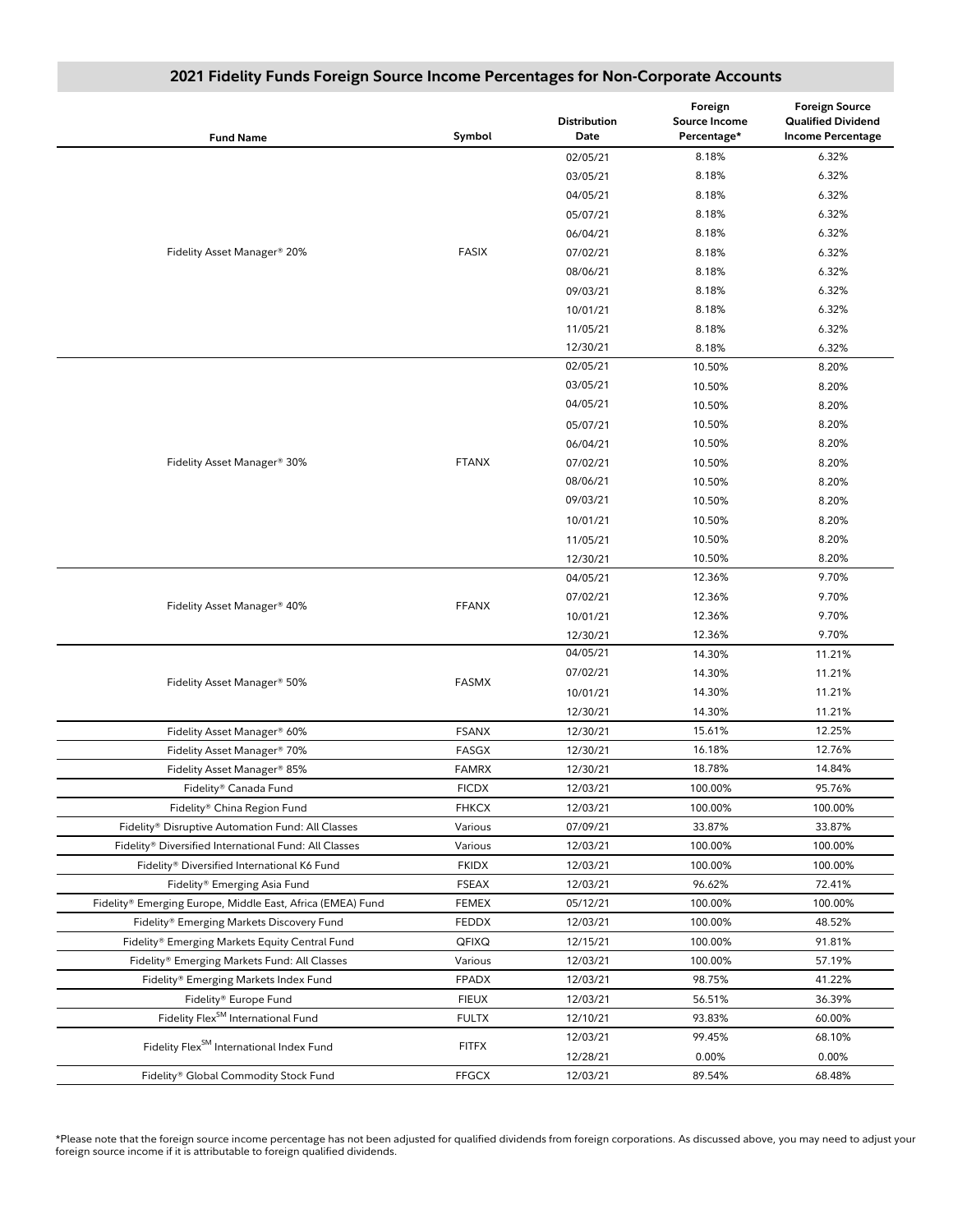| <b>Fund Name</b>                                     | Symbol       | <b>Distribution</b><br>Date | Foreign<br><b>Source Income</b><br>Percentage* | <b>Foreign Source</b><br><b>Qualified Dividend</b><br><b>Income Percentage</b> |
|------------------------------------------------------|--------------|-----------------------------|------------------------------------------------|--------------------------------------------------------------------------------|
|                                                      |              | 12/03/21                    | 100.00%                                        | 71.82%                                                                         |
| Fidelity® Global ex U.S. Index Fund                  | <b>FSGGX</b> | 12/28/21                    | 67.84%                                         | 0.00%                                                                          |
|                                                      |              | 02/05/21                    | 10.29%                                         | 8.56%                                                                          |
|                                                      |              | 03/05/21                    | 10.29%                                         | 8.56%                                                                          |
|                                                      |              | 04/05/21                    | 10.29%                                         | 8.56%                                                                          |
|                                                      |              | 05/07/21                    | 10.29%                                         | 8.56%                                                                          |
|                                                      |              | 06/04/21                    | 10.29%                                         | 8.56%                                                                          |
| Fidelity® Health Savings Fund: All Classes           | Various      | 07/02/21                    | 10.29%                                         | 8.56%                                                                          |
|                                                      |              | 08/06/21                    | 10.29%                                         | 8.56%                                                                          |
|                                                      |              | 09/03/21                    | 10.29%                                         | 8.56%                                                                          |
|                                                      |              | 10/01/21                    | 10.29%                                         | 8.56%                                                                          |
|                                                      |              | 11/05/21                    | 10.29%                                         | 8.56%                                                                          |
|                                                      |              | 12/30/21                    | 10.29%                                         | 8.56%                                                                          |
|                                                      |              | 02/05/21                    | 7.23%                                          | 5.15%                                                                          |
|                                                      |              | 03/05/21                    | 7.23%                                          | 5.15%                                                                          |
|                                                      |              | 04/05/21                    | 7.23%                                          | 5.15%                                                                          |
|                                                      |              | 05/07/21                    | 7.23%                                          | 5.15%                                                                          |
|                                                      |              | 06/04/21                    | 7.23%                                          | 5.15%                                                                          |
| Fidelity® Health Savings Index Fund                  | <b>FHSNX</b> | 07/02/21                    | 7.23%                                          | 5.15%                                                                          |
|                                                      |              | 08/06/21                    | 7.23%                                          | 5.15%                                                                          |
|                                                      |              | 09/03/21                    | 7.23%                                          | 5.15%                                                                          |
|                                                      |              | 10/01/21                    | 7.23%                                          | 5.15%                                                                          |
|                                                      |              | 11/05/21                    | 7.23%                                          | 5.15%                                                                          |
|                                                      |              | 12/30/21                    | 7.23%                                          | 5.15%                                                                          |
| Fidelity® Infrastructure Fund                        | <b>FNSTX</b> | 12/10/21                    | 91.69%                                         | 91.69%                                                                         |
| Fidelity® International Capital Appreciation Fund    | <b>FIVFX</b> | 12/03/21                    | 36.53%                                         | 29.74%                                                                         |
| Fidelity® International Capital Appreciation K6 Fund | <b>FAPCX</b> | 12/03/21                    | 35.34%                                         | 28.28%                                                                         |
| Fidelity® International Discovery Fund: All Classes  | Various      | 12/03/21                    | 89.99%                                         | 42.96%                                                                         |
|                                                      |              | 12/28/21                    | 0.00%                                          | 0.00%                                                                          |
| Fidelity® International Discovery K6 Fund            | <b>FDKFX</b> | 12/10/21                    | 75.55%                                         | 44.19%                                                                         |
| Fidelity® International Enhanced Index Fund          | <b>FIENX</b> | 12/10/21                    | 100.00%                                        | 91.24%                                                                         |
| Fidelity® International Equity Central Fund          | QFEIQ        | 12/10/21                    | 72.46%                                         | 59.05%                                                                         |
| Fidelity® International Growth Fund                  | <b>FIGFX</b> | 12/03/21                    | 100.00%                                        | 100.00%                                                                        |
| Fidelity® International Index Fund                   | <b>FSPSX</b> | 04/09/21                    | 100.00%                                        | 100.00%                                                                        |
|                                                      |              | 12/10/21                    | 92.13%                                         | 66.39%                                                                         |
| Fidelity® International Real Estate Fund             | <b>FIREX</b> | 09/10/21                    | 100.00%                                        | 20.74%                                                                         |
|                                                      |              | 12/10/21                    | 79.38%                                         | 61.65%                                                                         |
| Fidelity® International Small Cap Fund               | <b>FISMX</b> | 12/03/21                    | 75.90%                                         | 41.47%                                                                         |
|                                                      |              | 12/28/21                    | 0.00%                                          | 0.00%                                                                          |
| Fidelity® International Small Cap Opportunities Fund | <b>FSCOX</b> | 12/03/21                    | 100.00%                                        | 100.00%                                                                        |
| Fidelity® International Sustainability Index Fund    | <b>FNIDX</b> | 12/10/21                    | 100.00%                                        | 73.47%                                                                         |
| Fidelity® International Value Fund                   | <b>FIVLX</b> | 12/03/21                    | 100.00%                                        | 85.49%                                                                         |
| Fidelity® Japan Fund                                 | <b>FJPNX</b> | 09/03/21                    | 70.63%                                         | 32.87%                                                                         |
|                                                      |              | 12/03/21                    | 70.63%                                         | 32.87%                                                                         |
| Fidelity® Japan Smaller Companies Fund               | <b>FJSCX</b> | 12/03/21                    | 100.00%                                        | 57.10%                                                                         |
| Fidelity® Latin America Fund                         | <b>FLATX</b> | 12/03/21                    | 86.75%                                         | 29.57%                                                                         |
|                                                      |              | 12/30/21                    | 0.00%                                          | 0.00%                                                                          |
| Fidelity® Multi-Asset Index Fund                     | <b>FFNOX</b> |                             | 0.00%                                          | 0.00%                                                                          |
|                                                      |              | 04/09/21<br>12/30/21        | 47.24%                                         | 29.40%                                                                         |

#### **2021 Fidelity Funds Foreign Source Income Percentages for Non-Corporate Accounts**

\*Please note that the foreign source income percentage has not been adjusted for qualified dividends from foreign corporations. As discussed above, you may need to adjust your foreign source income if it is attributable to foreign qualified dividends.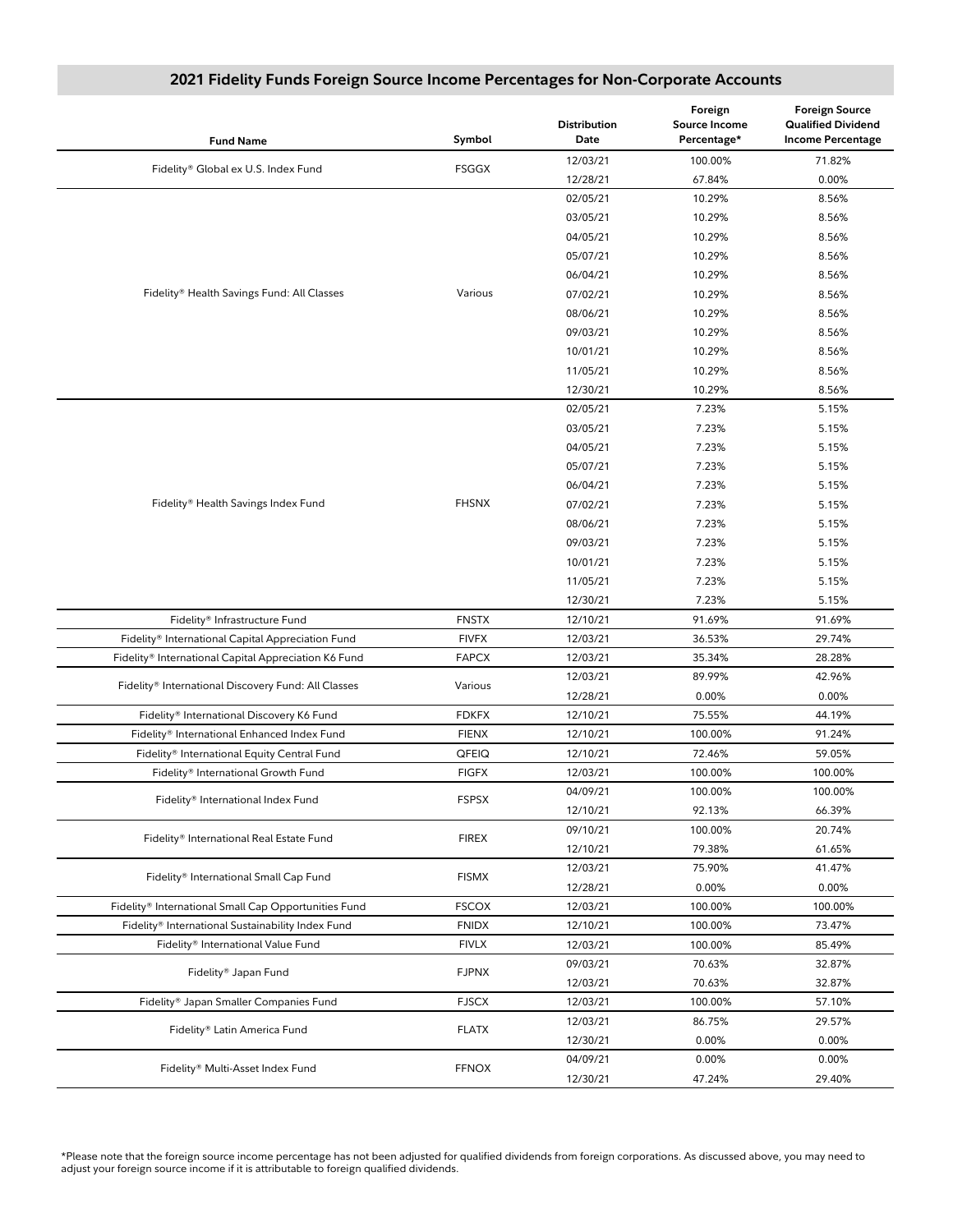| <b>Fund Name</b>                                         | Symbol       | <b>Distribution</b><br>Date | Foreign<br>Source Income<br>Percentage* | <b>Foreign Source</b><br><b>Qualified Dividend</b><br><b>Income Percentage</b> |
|----------------------------------------------------------|--------------|-----------------------------|-----------------------------------------|--------------------------------------------------------------------------------|
| Fidelity® Nordic Fund                                    | <b>FNORX</b> | 12/03/21                    | 100.00%                                 | 46.76%                                                                         |
|                                                          |              | 12/30/21                    | 100.00%                                 | 0.00%                                                                          |
| Fidelity® Overseas Fund: All Classes                     | Various      | 12/03/21                    | 100.00%                                 | 100.00%                                                                        |
| Fidelity® Pacific Basin Fund                             | <b>FPBFX</b> | 12/03/21                    | 100.00%                                 | 39.09%                                                                         |
|                                                          | <b>FERGX</b> | 12/03/21                    | 100.00%                                 | 40.56%                                                                         |
| Fidelity® SAI Emerging Markets Index Fund                |              | 12/28/21                    | 45.95%                                  | 0.00%                                                                          |
| Fidelity® SAI Emerging Markets Low Volatility Index Fund | <b>FGKPX</b> | 12/03/21                    | 100.00%                                 | 37.55%                                                                         |
|                                                          |              | 12/28/21                    | 17.29%                                  | 0.00%                                                                          |
| Fidelity® SAI Emerging Markets Value Index Fund          | <b>FEMVX</b> | 12/10/21                    | 57.13%                                  | 25.40%                                                                         |
|                                                          |              | 12/03/21                    | 98.42%                                  | 77.98%                                                                         |
| Fidelity® SAI International Index Fund                   | <b>FIONX</b> | 12/28/21                    | 0.00%                                   | 0.00%                                                                          |
| Fidelity® SAI International Low Volatility Index Fund    | <b>FSKLX</b> | 12/03/21                    | 100.00%                                 | 76.91%                                                                         |
| Fidelity® SAI International Momentum Index Fund          | <b>FITMX</b> | 12/10/21                    | 57.24%                                  | 40.51%                                                                         |
| Fidelity® SAI International Quality Index Fund           | <b>FQITX</b> | 12/10/21                    | 23.47%                                  | 19.05%                                                                         |
| Fidelity® SAI International SMA Completion Fund          | <b>FISZX</b> | 12/10/21                    | 38.68%                                  | 38.54%                                                                         |
| Fidelity® SAI International Small Cap Index Fund         | <b>FSISX</b> | 12/10/21                    | 83.40%                                  | 9.83%                                                                          |
| Fidelity® SAI International Value Index Fund             | <b>FIWCX</b> | 12/10/21                    | 48.65%                                  | 40.79%                                                                         |
| Fidelity® SAI Japan Stock Index Fund                     | <b>FSJPX</b> | 12/10/21                    | 93.94%                                  | 29.42%                                                                         |
| Fidelity® Select Gold Portfolio                          | <b>FSAGX</b> | 12/10/21                    | 100.00%                                 | 85.35%                                                                         |
| Fidelity® Select Tech Hardware Portfolio                 | <b>FDCPX</b> | 04/09/21                    | 29.32%                                  | 23.79%                                                                         |
| Fidelity® Total Emerging Markets Fund                    | <b>FTEMX</b> | 12/03/21                    | 100.00%                                 | 55.95%                                                                         |
| Fidelity® Total International Equity Fund                | <b>FTIEX</b> | 12/03/21                    | 100.00%                                 | 71.74%                                                                         |
|                                                          |              | 12/03/21                    | 100.00%                                 | 68.56%                                                                         |
| Fidelity® Total International Index Fund                 | <b>FTIHX</b> | 12/28/21                    | 46.57%                                  | 0.00%                                                                          |
|                                                          |              | 12/03/21                    | 94.86%                                  | 68.04%                                                                         |
| Fidelity ZERO <sup>SM</sup> International Index Fund     | <b>FZILX</b> | 12/28/21                    | 0.00%                                   | 0.00%                                                                          |
|                                                          | <b>FUSIX</b> | 04/09/21                    | 12.52%                                  | 7.29%                                                                          |
| Strategic Advisers® Fidelity International Fund          |              | 12/30/21                    | 58.00%                                  | 41.85%                                                                         |

# **2021 Fidelity Funds Foreign Source Income Percentages for Non-Corporate Accounts**